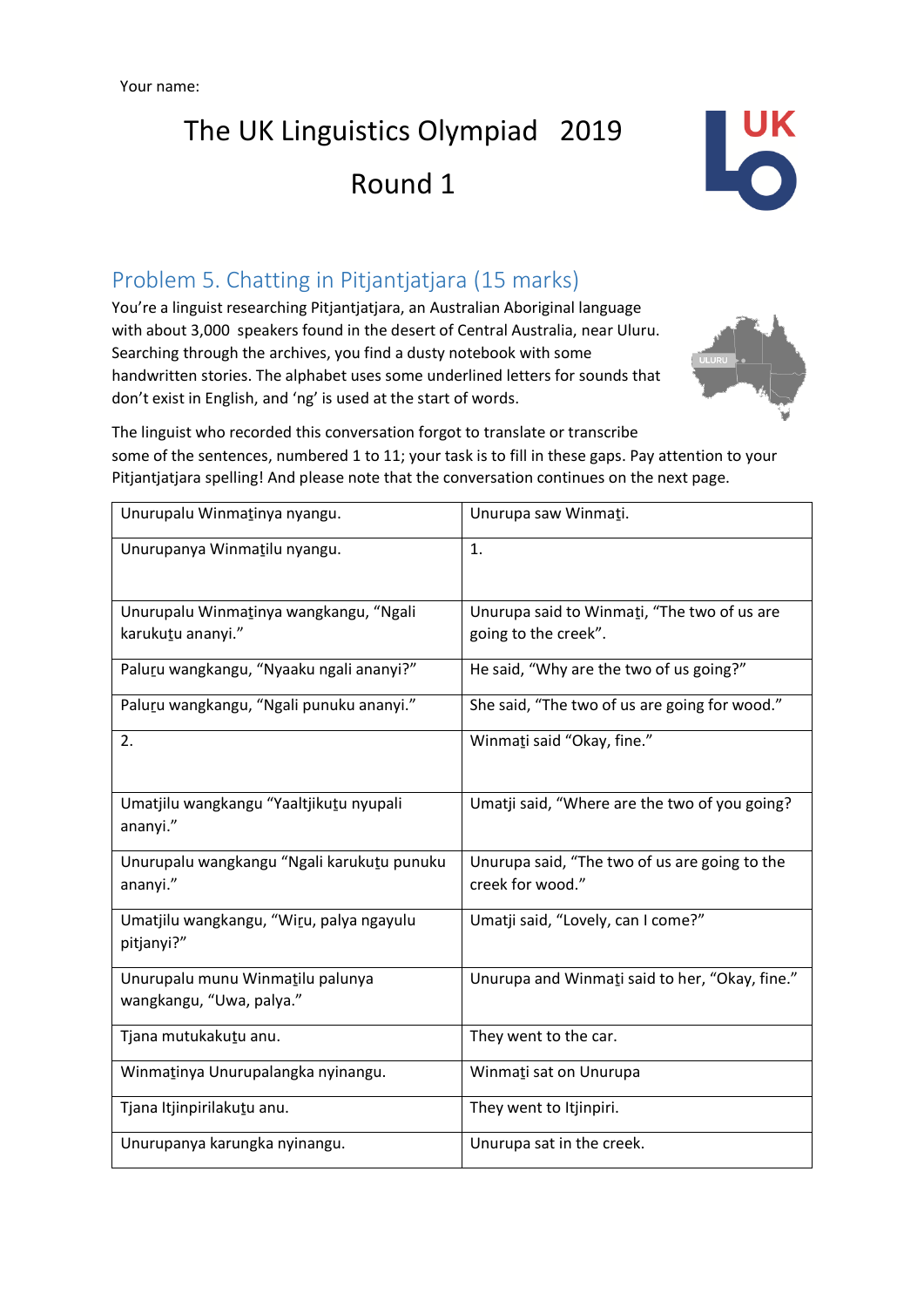The UK Linguistics Olympiad 2019

# Round 1



| Umatjinya munu Winmatinya punuku anu.                                      | 3.                                                              |  |
|----------------------------------------------------------------------------|-----------------------------------------------------------------|--|
| Umatjilu Winmatinya paltjunu.                                              | Umatji stood on Winmati.                                        |  |
| Winmatilu wangkangu, "Nyuntu ngayunya<br>paltjunu!"                        | Winmati said, "You stood on me!"                                |  |
| Umatjilu palunya wangkangu, "Ngayulu<br>nyuntunya paltjunu!"               | 4.                                                              |  |
| Umatjinya munu Winmatinya Unurupalakutu<br>anu.                            | 5.                                                              |  |
| Tjana karungka nyinangu.                                                   | 6.                                                              |  |
| Unurupalu wangkangu, "Nganana<br>Pukatjalakutu ananyi."                    | Unurupa said, "We're going to Pukatja."                         |  |
| Tjana mutukangka tjarpangu.                                                | They got into the car.                                          |  |
| Pukatjala, Witurpalu wangkangu tjananya,<br>"Yaaltjinguru nyura pitjangu?" | In Pukatja, Witurpa said to them, "Where did<br>you come from?" |  |
| 7.                                                                         | Umatji said, "We came from the creek."                          |  |
| Witurpalu wangkangu, "Nyaanguru Winmatinya<br>ulanyi?"                     | Witurpa said, "Why is Winmati crying?"                          |  |
| 8.                                                                         | Unurupa said, "Umatji stood on him."                            |  |
| Witurpalu wangkangu, "Ngaltutjara."                                        | Witurpa said, "Poor thing."                                     |  |
| Paluru wangkangu, "Nyaaku nyura<br>Itjinpirilakutu anu?"                   | 9.                                                              |  |
| 10.                                                                        | Umatji said, "We went to get firewood."                         |  |
| Witurpalu wangkangu, "Yaaltjingka punu?"                                   | 11.                                                             |  |
| Umatjilu wangkangu, "Nganana punu wiya."                                   | Umatji said, "We don't have any firewood."                      |  |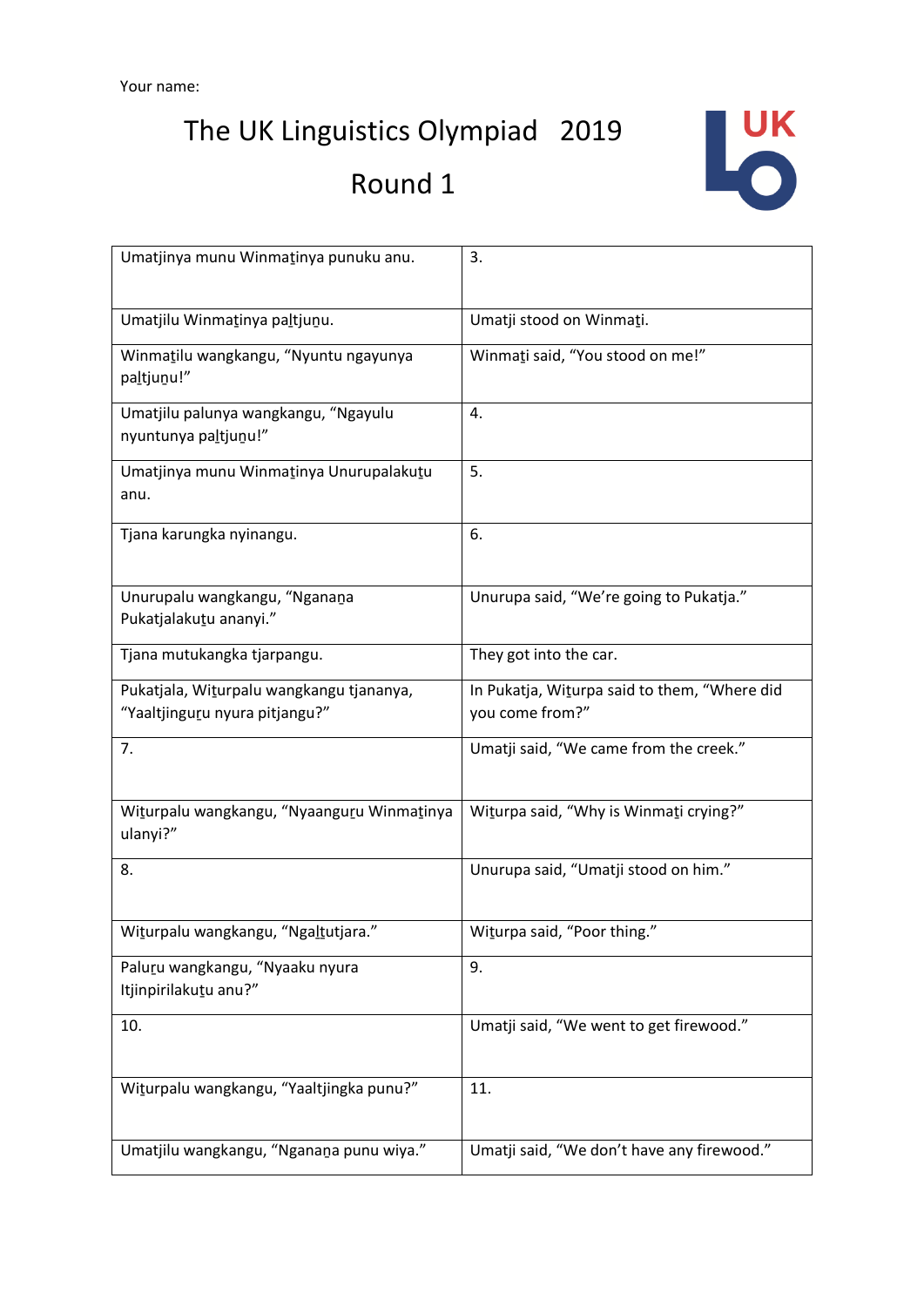

### Solution and marking.

#### Scoring: (max 22)

- 1-11: 2 points for each correct answer, 1 with one error
	- o error = wrong word; reversed clause elements (e.g. B saw A for A saw B); or pos~neg (e.g. *did not see* for *saw* or vice versa).
- Ignore
	- o surplus Pitjantjatjara words.
	- o order of Pitjantjatjara words.
	- o obvious typos (e.g. wrong names in translations).
	- o deviant punctuation.
	- o small spelling errors, including underlined letters in Pitjantjatjara.
- Reject
	- o English names with Pitjantjatjara case endings (e.g. *Umatjinya* for *Umatji*)

| Unurupanya Winmatilu nyangu.                                | 1. Winmati saw Unurupa. Or U was seen by W.)                            |  |
|-------------------------------------------------------------|-------------------------------------------------------------------------|--|
| 2. Winmatilu wangkangu, "Uwa, palya."                       | Winmati said "Okay, fine."                                              |  |
| Umatji munu Winmati punuku anu.                             | 3. Umatji and Winmati went for wood. (Or:<br>went to get/look for wood) |  |
| Umatjilu palunya wangkangu, "Ngayu<br>nyuntungka paltjunu!" | 4. Umatji said to him/her, "I stood on you!" (Or:<br>told him/her )     |  |
| Umatji munu Winmati Unurupalakutu anu.                      | 5. Umatji and Winmati went to Unurupa.                                  |  |
| Tjana karungka nyinangu.                                    | 6. They sat in/on the creek.                                            |  |
| 7. Umatjilu wangkangu, "Nganana karunguru<br>pitjangu."     | Umatji said, "We came from the creek."                                  |  |
| 8. Unurupalu wangkangu, "Umatjilu palunya<br>paltjunu."     | Unurupa said, "Umatji stood on him."                                    |  |
| Paluru wangkangu, "Nyaaku nyura<br>Itjinpirilakutu anu?"    | 9. He/She said, "Why did you go to Itjinpiri?"                          |  |
| 10. Umatjilu wangkangu, "Nganana punuku<br>anu."            | Umatji said, "We went to get wood."                                     |  |
| Witurpalu wangkangu, "Yaaltjingka punu?"                    | 11. Witurpa said, "Where is the (fire)wood?" Or<br>your (fire) wood?    |  |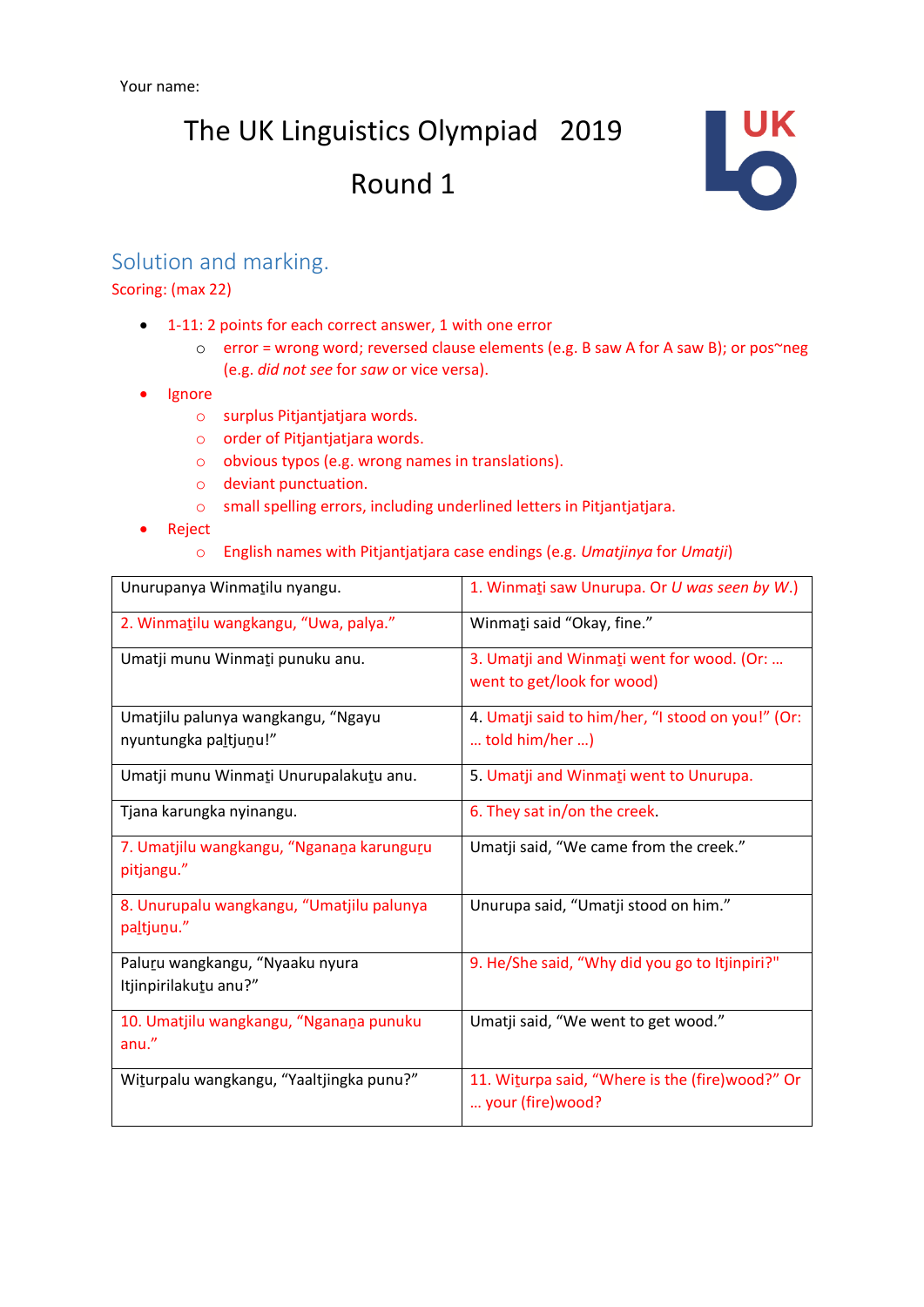

### **Commentary**

### **Noun and pronoun endings**

Pitjantjatjara is a 'split' case marking language, which means that pronouns and nouns are marked differently for case. An important contrast depends on whether a verb has an object or not; if it does, it's 'transitive', but if not, 'intransitive'. For pronouns, the pattern is the same as for English pronouns: the subjects of transitive and intransitive verbs have the same form ('nominative'), but the object of transitive verbs has a different form ('accusative'). For nouns, however, the subject of a transitive verb has a special form (called 'ergative' – think 'energy') while the object has the same form as the subject of an intransitive verb (unmarked).

• Pronouns

| person | sg                         | dual    | plural  |
|--------|----------------------------|---------|---------|
|        | ngayulu(NOM)/ngayunya(ACC) | ngali   | nganana |
|        | nyuntu                     | nyupali | nyura   |
|        | paluru(NOM)/palunya(ACC)   |         | tjana   |

- Nouns:
	- o Ergative: *-lu*
	- o Unmarked: no ending.
- Other preposition-like endings
	- o Reason ('for'): *-ku*
	- o Locative ('in/on'): *-ngka* on common nouns and pronouns, *-la* on names
	- o Allative ('to'): *-kutu* on common noun, but with names this is added to the locative form, giving *-la-kutu*.

#### **Verb endings**

Tense endings: Verbs are divided into different verb classes. We see three of them in this data set.

- n-class -nu 'past' -nanyi 'present' (a- 'go')
- l-class -ṉu 'past' (paḻtju 'step on')
- 0-class -ngu 'past' -nyi 'present'

#### **Word order**

Word order is fairly free but verbs tend to be final.